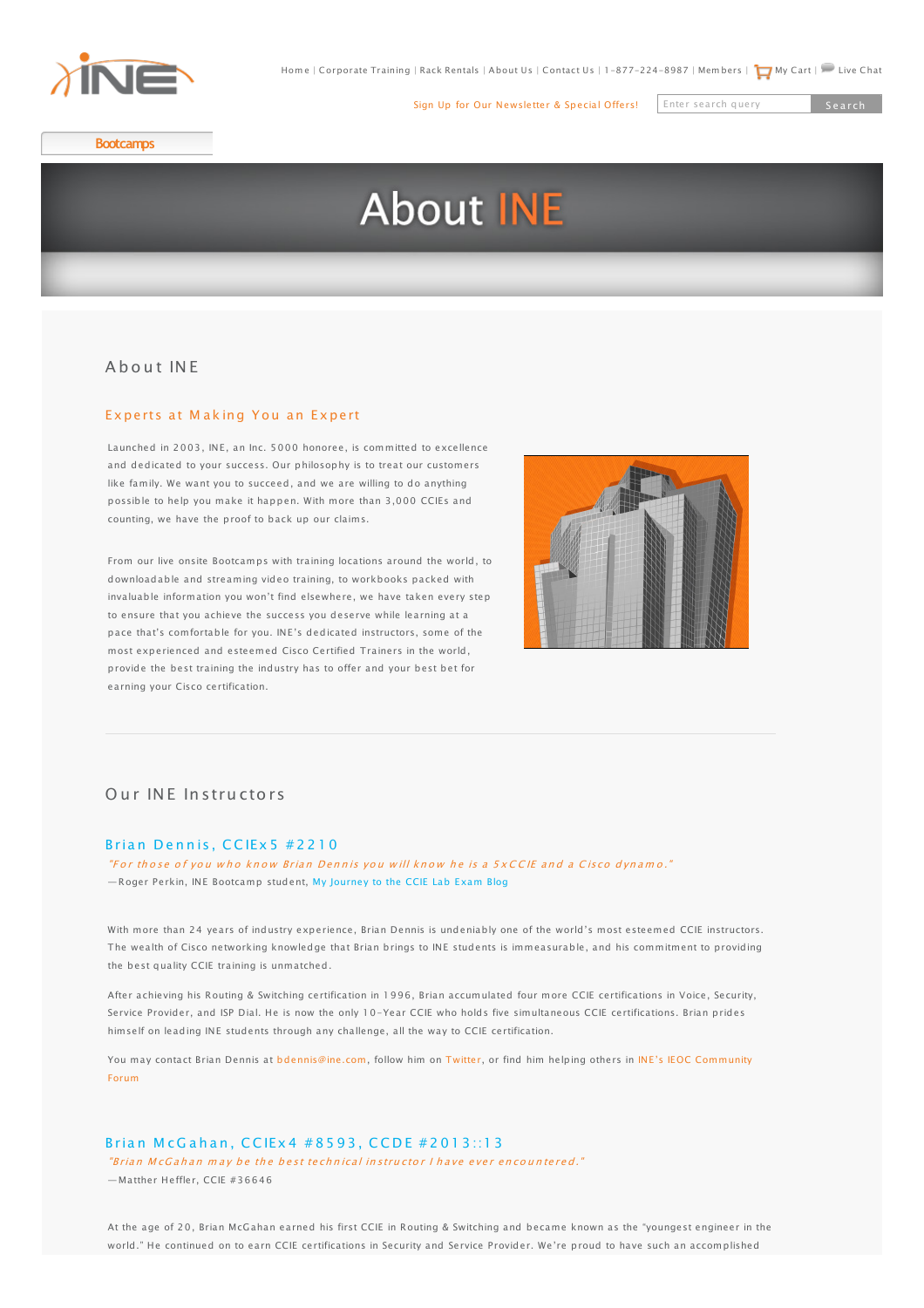<span id="page-1-0"></span>and driven instructor on the INE team.

Brian has developed and taught for INE since 2002, setting the bar for CCIE training and helping thousands of engineers obtain their own certifications. When he is not developing new products for INE, Brian McGahan consults with large ISPs and enterprise customers.

[You may contact Brian McGahan at bmcgahan@ine.com, follow him on Twitter, or find him helping others in INE's IEOC](http://ieoc.com) Community Forum.

### Mark Snow, CCIEx 3 # 14073

 $^{\prime}$  … o ther than the class consensus that he has really great hair, I'd have to say Mark knows his stuff cold." —[INE Bootcamp student](http://amyengineer.com/tag/ine-voice-bootcamp/)

You might say that Mark Snow began his networking career at the age of 5, when his father, a patented research scientist at AT&T Bell Laboratories, started to share his knowledge with Mark. He has been working with data and voice technology ever since, beginning with Unix System V and basic analog telephony and progressing to large data networking projects and large phone systems in both enterprise and 911 PSAP environments around the world. You'll see Mark in all of INE's Voice video courses and live Bootcamps.

Mark Snow is also an accomplished pilot, and when he isn't learning, labing, consulting, or teaching, he can be found jumping out of a perfectly good airplane, hanging off a rock somewhere, skiing out west, or just enjoying a quiet day at the beach with his wife and two wonderful kids, Ryleigh and Judah.

[You may contact Mark Snow at msnow@ine.com, follow him on Twitter, or find him helping others in INE's IEOC Community](http://ieoc.com) Forum.

#### Dave Smith, CCIE #19125

"Dave Smith did a great job of deep diving into a lot of technologies without making me want to shoot  $m$  vself. It was a great class that set me on track to achieving my number!" — Jason Rosner, INE Bootcamp student, CCIE #40750

Dave has more than 20 years of experience in the networking field, and he has spent most of those working with Cisco gear. After earning his CCNA in 1999 and his CCNP in 2000, he soon began teaching to help others earn their certifications. He earned his CCIE in Routing & Switching in 2007 and has been teaching CCIE bootcamps ever since. He also consults for several small and enterprise-level customers. Dave is currently studying to add CCIE Service Provider and CCDE certifications to his list of credentials. When he's not studying, teaching, or consulting, Dave can be found spending time with his family and off-roading in his Jeep.

You may contact Dave Smith at [dsmith@ine.com](mailto:dsmith@ine.com) or find him helping others in [INE's IEOC Community Forum.](http://ieoc.com)

## Cristian Matei, CCIEx 2 # 2 3 6 8 4

As a solutions architect for Datanet Systems, the most valuable Cisco Gold Partner in Romania, Cristian has designed, implemented, and maintained several large enterprise networks covering Cisco's security, routing, switching, service provider, and wireless portfolio of products.

Cristian's journey started in 2006 with Microsoft technology, focused on the MCSE Security and MCSE Messaging tracks. He then joined Datanet Systems, where he quickly obtained his Security and Routing & Switching CCIEs, among other certifications and specializations, such as CCNP, CCNP Security, CCDP, CTA, IronPort CICSP, Comptia Security+ , and ISACA CISM. Cristian has been a Cisco Certified Systems Instructor (CCSI) since 2007, teaching official CCNA, CCNP, and CCNP Security curriculum.

He has been working with INE since 2010, initially focusing on technical development of the Security and Routing & Switching workbooks, and then adding Security Bootcamp instruction.

You may contact Cristian Matei at [cmatei@ine.com](mailto:cmatei@ine.com) or find him helping others in [INE's IEOC Community Forum.](http://ieoc.com)